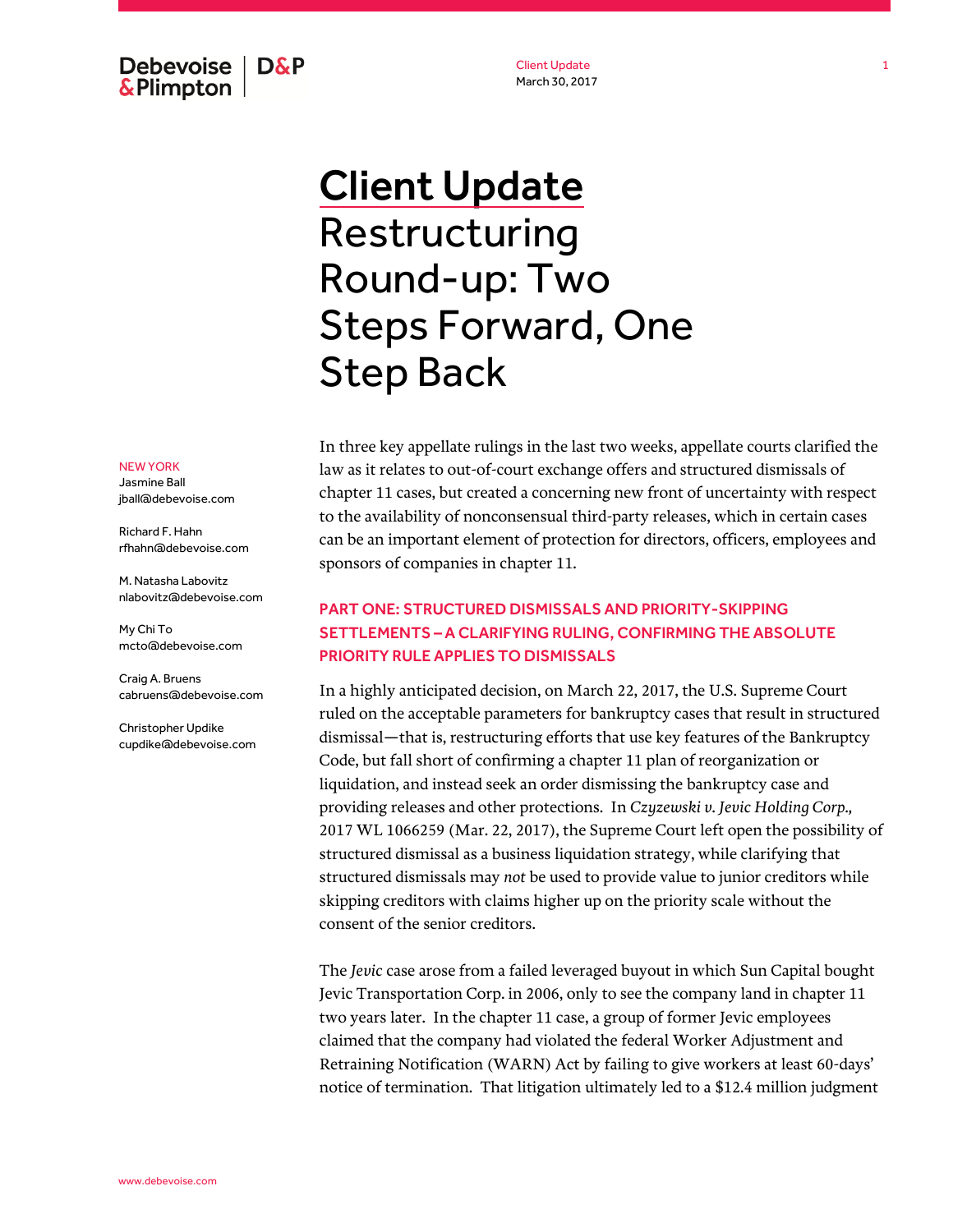Client Update March 30, 2017

against the company, of which \$8.3 million was entitled to priority wage claim status ahead of general unsecured claims under the Bankruptcy Code.

The committee of general unsecured creditors also brought litigation in the bankruptcy case, suing Jevic's private equity sponsor and its secured lenders on the theory that the leveraged buyout had "hastened Jevic's bankruptcy by saddling it with debts that it couldn't service." The company, the creditors' committee and the other defendants agreed to settle that litigation through a "structured dismissal"—a transaction that would result in the company's assets being assigned to a liquidation trust that would pay some priority and administrative claims in the bankruptcy case and then make distribution to general unsecured creditors, but that expressly would not make any distribution on account of the priority WARN claims, which would have been paid before any general unsecured creditors under the absolute priority rule that applies to plans of reorganization and liquidation in chapter 11.

The WARN Act claimants, predictably, objected to this course of action, but the bankruptcy court, district court and Third Circuit Court of Appeals all held that the Bankruptcy Code's absolute priority rule only applied to chapter 11 plans, not settlements. Accordingly, the lower courts held that in certain "rare instances" a debtor could exit bankruptcy with a structured dismissal that did not comply with priority rules. $1$ 

Last week, the Supreme Court reversed these lower court decisions, holding that bankruptcy courts "may not approve structured dismissals that provide for distributions that do not follow ordinary priority rules without the consent of affected creditors." Jevic's plan supporters had argued that the bankruptcy court has broad power to grant substantive relief in an order dismissing a chapter 11 case, based on statutory language stating default rules for a dismissal (essentially, that the situation returns to the *status quo* as of immediately before the bankruptcy) but also giving a court discretion to "order otherwise."  $^2\,$  While the Supreme Court left open the possibility that a bankruptcy court can include non*status quo* relief as part of a dismissal, it held that the "order otherwise" provision was not explicit enough to allow a court to approve distributions that violate the priority rules stated elsewhere in the Bankruptcy Code.

Notably, the Supreme Court distinguished (and implicitly approved) other situations in bankruptcy cases in which courts have approved distributions that are inconsistent with the priority rules, such as "first-day" motions to pay

 1 *In re Jevic Holding Corp*., 787 F.3d 173, 180 (3d Cir. 2015). 2 11 U.S.C. § 349.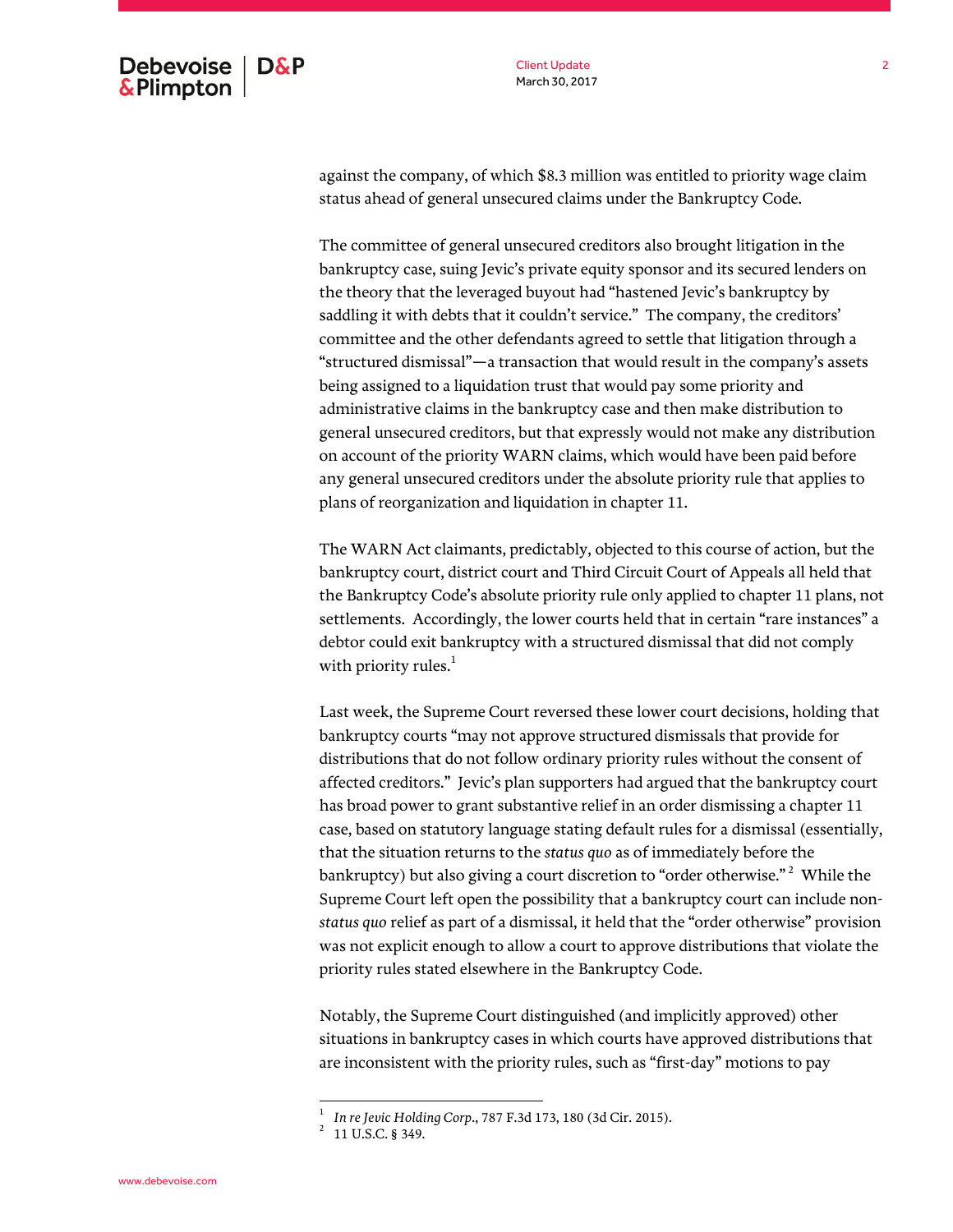prepetition employee wages, "critical vendor" claims and "roll-up" DIP-financing loans. As compared to "structured dismissals," these other situations arise frequently in chapter 11 cases, and the Supreme Court noted that they generally have "significant Code-related objectives that the priority violating distributions serve."

It is likely that parties in bankruptcy will still attempt structured dismissals in some liquidating chapter 11 cases in an effort to avoid the potential cost and delay of a chapter 11 plan process; and by not explicitly prohibiting structured dismissals, the *Jevic* ruling may embolden parties and courts to continue using the mechanism even though there is no clear Bankruptcy Code authority for it. What is clear, however, is that a structured dismissal may not be used solely for the purpose of gaining leverage over one class of priority creditors by ignoring their claims while paying others under the guise of a settlement. Accordingly, parties may now need to be more creative, or in some cases more compromiseoriented, in handling restructuring situations when a traditional chapter 11 plan is not feasible, including possibly structuring settlements apart from a final dismissal or having the distribution to junior creditors come directly from the secured creditors as a "gift." In addition, debtors and other parties are likely to rely upon *Jevic* as authority to make certain priority-skipping payments during a case that are necessary to preserve the debtor as a going concern.

### PART TWO: EXCHANGE OFFERS AND TIA SECTION 316(b) – RETURNING TO THE OLD NORMAL

On March 21, 2017, the U.S. Court of Appeals for the Second Circuit issued a ruling that may represent the final word in the long-running dispute between Education Management Finance Corp. ("EDMC") and its bond creditor, Marblegate Asset Management, who had sought to scuttle EDMC's workout transaction. As we previously reported, $3$  Marblegate had argued that section 316(b) of the Trust Indenture Act ("TIA") prohibited EDMC's proposed restructuring transaction—which had been supported by 98% of its lenders and bondholders—because the transaction did not protect Marblegate's practical

<sup>3</sup> We discussed the earlier *Marblegate* decisions in Client Updates on January 25, 2015, April 25, 2016 and January 18, 2017 and in the fall 2015 issue of the Debevoise Private Equity Report[: http://www.debevoise.com/insights/publications/2015/01/expansive-trust](http://www.debevoise.com/insights/publications/2015/01/expansive-trust-indenture)[indenture,](http://www.debevoise.com/insights/publications/2015/01/expansive-trust-indenture) [http://www.debevoise.com/insights/publications/2016/04/28-law-firms-publish](http://www.debevoise.com/insights/publications/2016/04/28-law-firms-publish-white-paper)[white-paper,](http://www.debevoise.com/insights/publications/2016/04/28-law-firms-publish-white-paper) [http://www.debevoise.com/insights/publications/2017/01/second-circuit](http://www.debevoise.com/insights/publications/2017/01/second-circuit-court-of-appeals)[court-of-appeals,](http://www.debevoise.com/insights/publications/2017/01/second-circuit-court-of-appeals) [http://privateequityreport.debevoise.com/the-private-equity-report-fall-](http://privateequityreport.debevoise.com/the-private-equity-report-fall-2015-vol-15-no-2/bond-restructuring-challenges)[2015-vol-15-no-2/bond-restructuring-challenges.](http://privateequityreport.debevoise.com/the-private-equity-report-fall-2015-vol-15-no-2/bond-restructuring-challenges)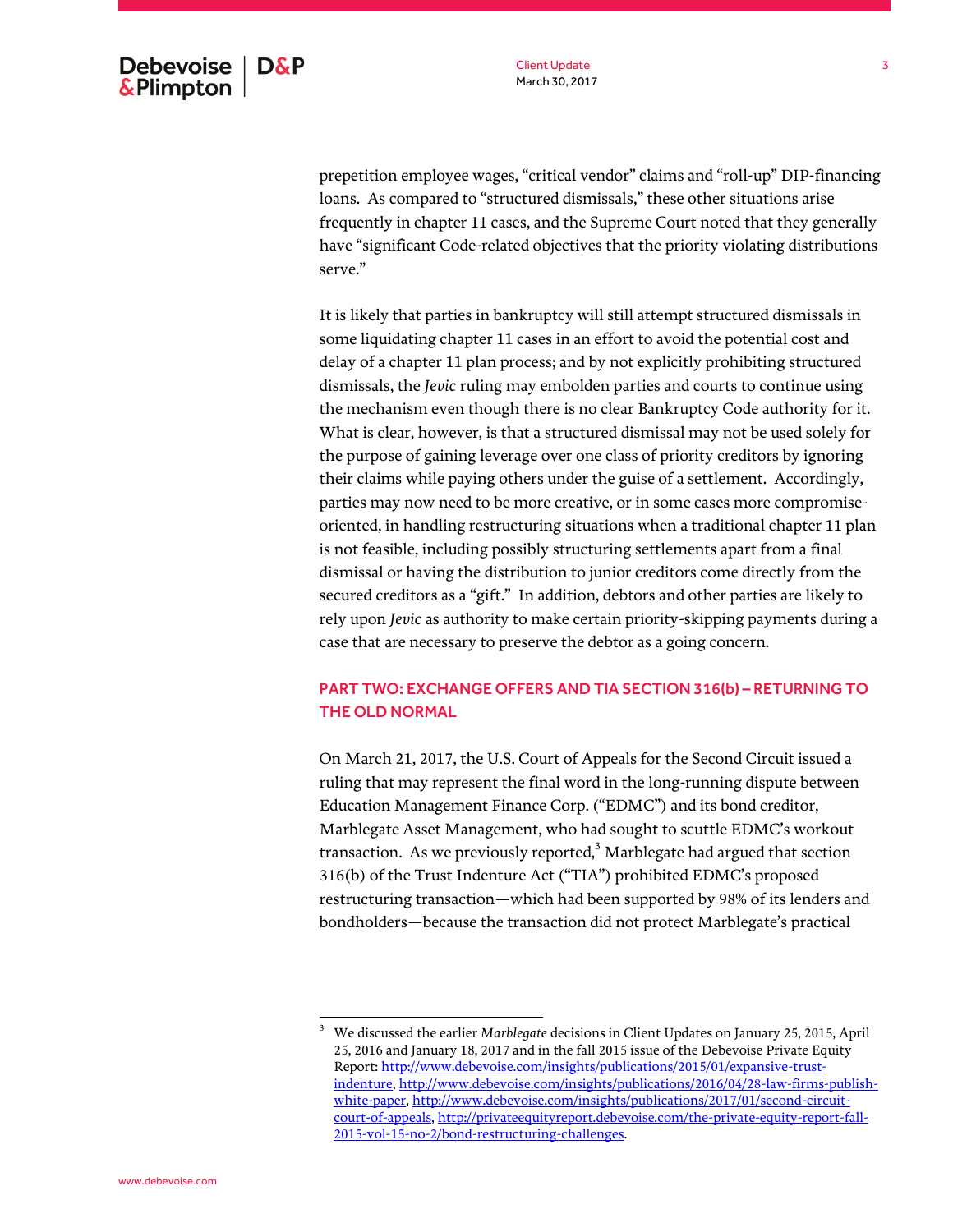Client Update March 30, 2017

right of payment on its bonds (despite the fact that EDMC was overlevered and Marblegate's likely recovery in a bankruptcy would have been nothing). $^4$ 

Judge Failla in the Southern District of New York had taken a broad view of TIA section 316(b) and held that EDMC's largely consensual restructuring was illegal, upending what had until then been a general consensus among finance lawyers and restructuring professionals that only formal amendments to indenture provisions governing the amount and timing of payments required unanimous noteholder consent under that provision. This ruling, combined with similar rulings in pending litigation associated with the Caesars bankruptcy, had caused concern about the legality of certain exchange offers and increased execution risk in closing those deals. <sup>5</sup> In January 2017, however, the Second Circuit overruled the district court, siding with the previously understood interpretation of the TIA. At the same time, the court reminded aggrieved noteholders that they still had other avenues of recovery, including fraudulent conveyance and successor liability claims. 6 Although not mentioned in the decision, fiduciary duty claims are another possible remedy.

The plaintiff in *Marblegate* took another run at the Second Circuit after the January decision, asking the court to rehear the case *en banc*. That request was denied on March 21, and the January decision will therefore stand unless the plaintiff seeks U.S. Supreme Court review and the Court decides to do so—an unlikely result in the absence of a circuit split and where the circuit court has reaffirmed what was previously settled law. Accordingly, we believe the Second Circuit's ruling represents the return to a now-more-settled *status quo*, where exit consents and covenant stripping are generally permissible and hold-out bondholders cannot use section 316(b) to disrupt out-of-court exchanges that steer clear of amending payment and maturity terms.

## PART THREE: THIRD-PARTY RELEASES – A NEW CASE TO WATCH, QUESTIONING BANKRUPTCY PROTECTIONS FOR DIRECTORS, OFFICERS, SPONSORS AND EMPLOYEES

On March 17, 2017, the U.S. District Court for the District of Delaware, acting as an appeals court from a bankruptcy judge's decision, issued a surprising ruling in *In re Millennium Lab Holdings II, LLC*, 2017 WL 1032992 (D. Del. Mar. 17, 2017), which questioned the bankruptcy court's constitutional authority to approve nonconsensual third-party releases in a chapter 11 plan—releases of claims that

<sup>4</sup> *Marblegate Asset Mgmt., LLC v. Educ. Mgmt. Corp.*, 111 F. Supp. 3d 542, 554 (S.D.N.Y. 2015); *Marblegate Asset Mgmt. v. Educ. Mgmt. Corp.*, 75 F. Supp. 3d 592, 605 (S.D.N.Y. 2014).

<sup>5</sup> *See BOKF, N.A. v. Caesars Entm't Corp.,* 144 F. Supp. 3d 459, 476-477 (S.D.N.Y. 2015).

<sup>6</sup> *Marblegate Asset Mgmt., LLC v. Educ. Mgmt. Fin. Corp*., 846 F.3d 1, 16 (2d Cir. 2017).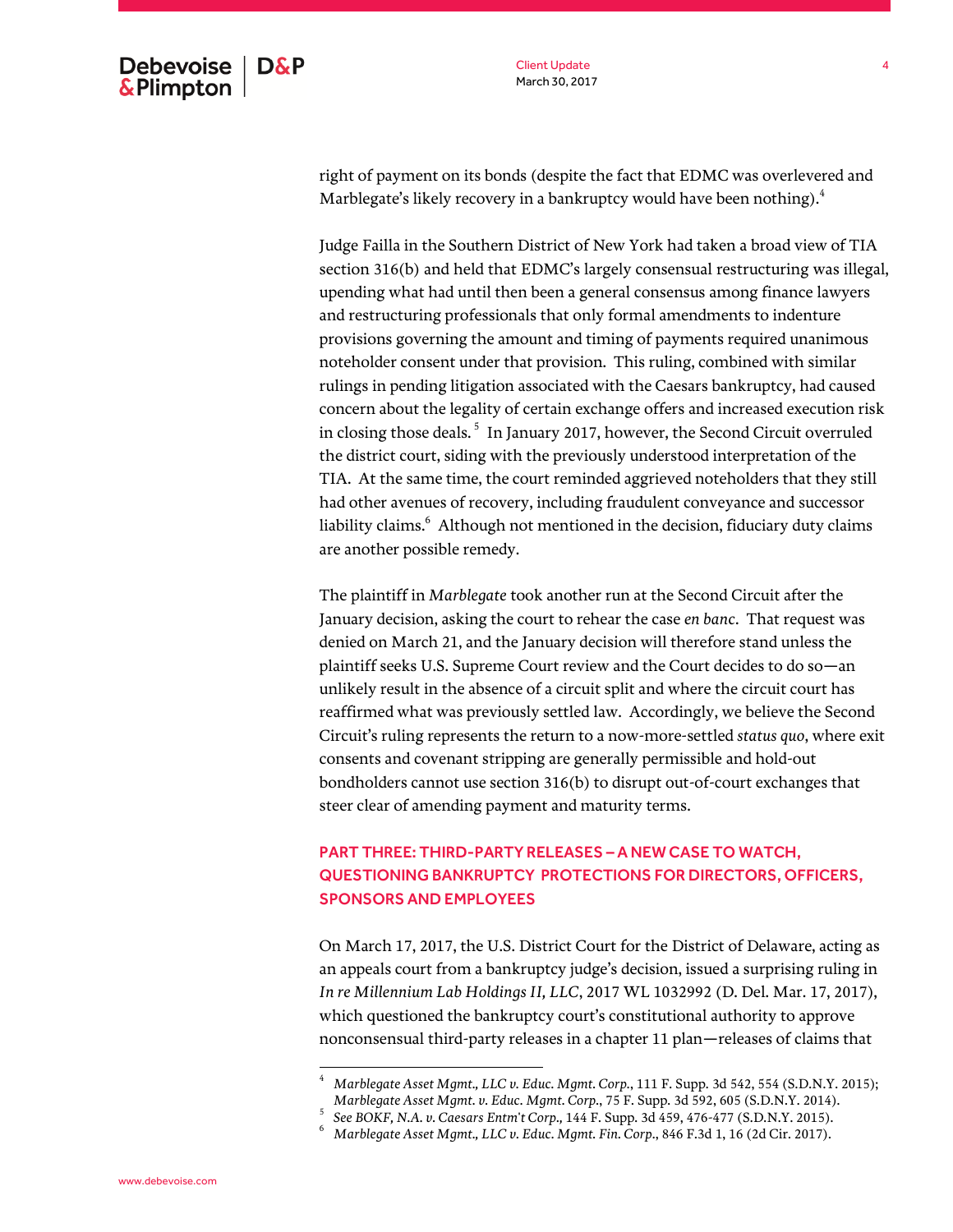creditors may have against third parties such as directors, officers, employees, shareholders and other plan sponsors. These releases can be a key part of the consideration given to parties who facilitate a consensual chapter 11 reorganization.

In *Millennium*, the bankruptcy court had confirmed a chapter 11 plan that included broad third-party releases—covering the debtors' officers and directors, founder and 55% shareholder, and 45% private equity shareholder—from claims of the debtors' creditors. The third-party releases were nonconsensual because creditors could not "opt out" of the releases. Non-consenting creditors who had pending litigation against certain released parties appealed the plan confirmation.

The debtors moved to dismiss the appeal as moot because the plan had already become effective. The district court denied the motion, not by focusing on mootness, but on a broader issue that the parties had scarcely briefed or argued before the bankruptcy court: whether the bankruptcy court had the constitutional authority to grant the releases in the first place. Specifically, the district court asked whether jurisdictional limitations set out in the U.S. Constitution place third-party releases beyond the reach of the bankruptcy court even though the United States Code appears to give the court authority over them (i.e., classifying the confirmation of chapter 11 plans as "core proceedings" that may be heard by bankruptcy courts under 28 U.S.C. § 157(b)).<sup>7</sup> Typically, a bankruptcy court may not decide disputes that do not involve a chapter 11 debtor. Until now, to the extent bankruptcy courts have considered this issue in approving third-party releases in chapter 11 plans, they have relied (either explicitly or implicitly) on the "public rights" exception, which allows resolution of core bankruptcy matters by non-Article III judges, reasoning that the releases are a core element of the reorganization itself. In rejecting that reasoning, the district court held that nonconsensual third-party releases were not "public rights." Accordingly, the district court held that (a) a bankruptcy court must have both statutory and constitutional authority to approve nonconsensual third-party releases and (b) the "public rights" exception isn't available to supply the required constitutional authority. The Court then remanded the case for the bankruptcy court to determine whether it had some other constitutional authority to approve the nonconsensual third-party releases in the debtors' plan, finding that the court did not fully consider this issue.

*See Stern v. Marshall,* 131 S. Ct. 2594 (2011) (holding that certain counterclaims by debtors against creditors were outside a bankruptcy court's constitutional authority to adjudicate on a final basis, even if they were within the statutory authority of the bankruptcy court).